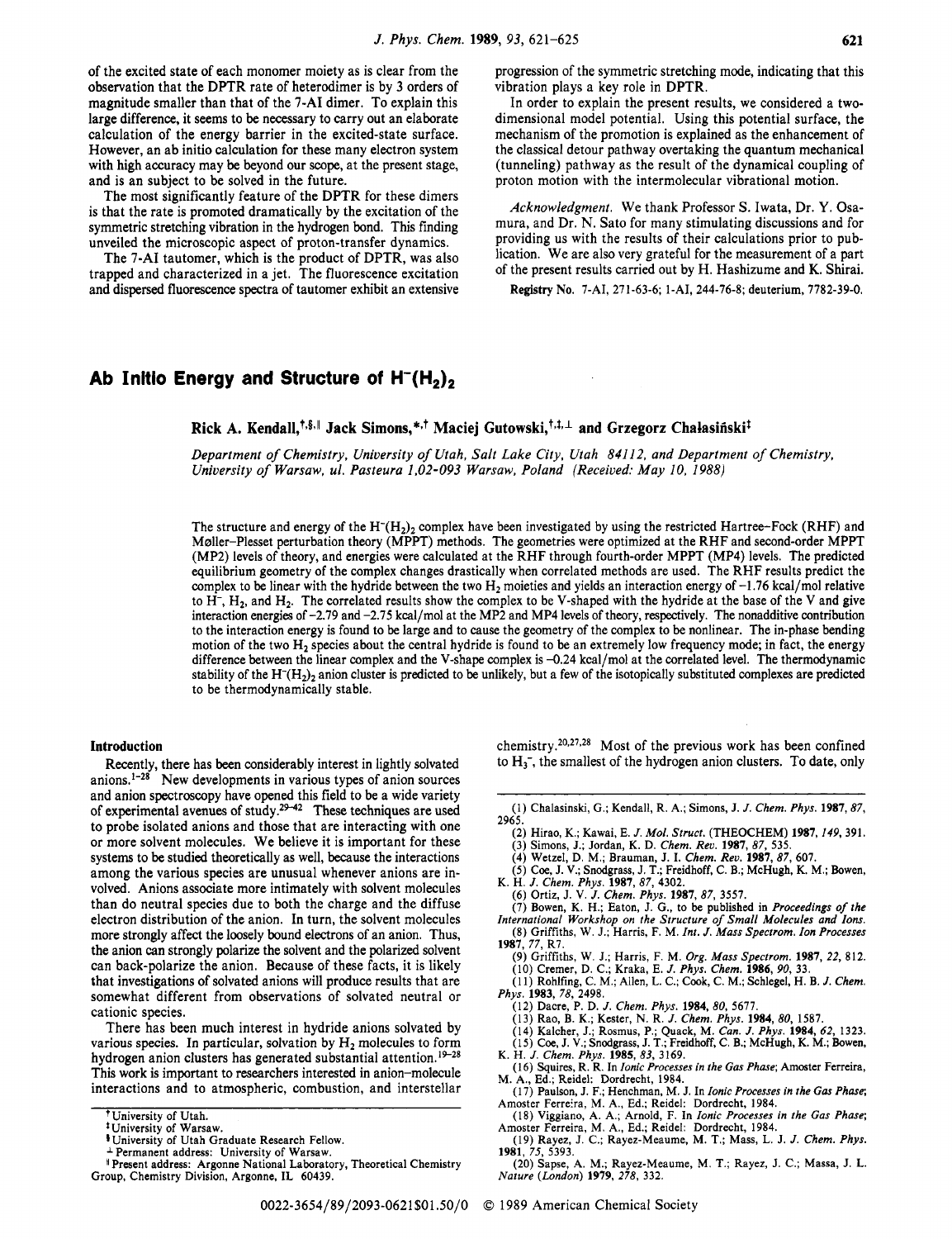two other studies have investigated larger anion clusters. $20,23$  Sapse et al.<sup>20</sup> studied  $H_n^-$  ( $n = 3, 5, 7, 9, 11, 13$ ) clusters at the Hartree-Fock (HF) level of theory. Hirao and Yamabe<sup>23</sup> investigated the same anion clusters at the HF and the configuration interaction (CI) (with single and double excitations from a single reference configuration (SDCI)) levels of theory. Our earlier work<sup>22</sup> on  $H_3^-$  indicated that such SCF and even SDCI calculations may *not* yield reliable results.

Our purpose here is to examine the  $H<sup>-</sup>(H<sub>2</sub>)<sub>2</sub>$  cluster anion in its ground electronic state and to add to the knowledge of anion-molecule interactions with more than one solvent molecule. Large basis sets optimized at the correlated level of theory are used to accurately determine these weak interactions. The sizeconsistent Møller-Plesset perturbation theory<sup>44</sup> (MPPT) through fourth order (MP4) as implemented in GAUSSIAN 82<sup>45-48</sup> was used to treat polarization and electron correlation effects. The effects of basis set superposition errors (BSSE) are corrected for by using the "counterpoise" (CP) method of Boys and Bernardi.<sup>49</sup> RHF treatments of  $H<sup>-</sup>(H<sub>2</sub>)<sub>2</sub>$  yield results very similar to those of Sapse et al.<sup>20</sup> and Hirao and Yamabe.<sup>23</sup> When correlation effects are included, the predicted geometry is drastically altered. The possibility of the thermodynamic stability of  $H<sup>-</sup>(H<sub>2</sub>)$ , and larger clusters of the same series (i.e., for odd values of *n*) is also discussed. RHF vibrational frequencies are reported for the  $H<sup>-</sup>(H<sub>2</sub>)<sub>2</sub>$ cluster and for various isotopically substituted clusters.

#### **Method**

*MPPT Intermolecular Interactions.* The use of MPPT to calculate intermolecular interactions has several advantages when compared to other methods. As shown by Diercksen et al.<sup>50</sup> on

- **(21) Bae,** *Y.* **K.; Coggiola, M. J.; Peterson, J. R.** *Phys. Reu. A* **1984, 29, 2888.**
- **(22) Chalasinski, G.; Kendall, R. A.; Simons, J.** *J. Phys. Chem.* **1987, 91, 6151.**
- **(23) Hirao, K.; Yamabe, S.** *Chem. Phys.* **1983,80, 237.**
- **(24) Aberth, W.; Schnitzer, W.; Anbar, M.** *Phys. Reu. Lett.* **1975, 34,**  1600.
- **(25) Hurley, R. E.** *Nucl. Instrum. Methods* **1974, 118, 307.**
- **(26) Macias, A.** *J. Chem. Phys.* **1968, 48, 3464.**
- **(27) Michels, H. H.; Montgomery, J. A,, Jr.** *Chem. Phys. Lett.* **1987, 139, 535.**
- **(28) Watson, W. D.** *Rev. Mod. Phys.* **1976, 48, 513.**
- **(29) Ghoroghchian, J.; Sarfarazi, F.; Dibble, T.; Cassidy, J.; Smith,** J. **J.; Russel, A,; Dunmore, G.; Fleischmann, M.; Pons, S.** *Anal. Chem.* **1986,** *58,*
- **2278. (30) Mead, R. D.; Stevens, A. E.; Lineberger, W. C.** *Gas Phase Ion Chem.*  **1984, 3, 213.**
- **(31) Haberland, H.; Schindler, H.-G.; Worsnop** *Ber. Bunsen-Ges. Phys. Chem.* **1984,88, 270.**
- **(32) Gudeman, C. G.; Saykally, R. J.** *Annu. Reu. Phys. Chem.* **1984,35, 387.**
- **(33) Corderman, P. R.; Lineberger, W. C.** *Annu. Rev. Phys. Chem.* **1979, 30, 341.**
- **(34) Herzberg, G.; Lagerquist, A.** *Can. J. Phys.* **1968, 46, 2363.**
- **(35) Zheng, L. S.; Karner, C. M.; Brucut, P. J.; Yang, S. H.; Pettiette, C. L.; Craycroft, M. J.; Smalley, R. G.** *J. Chem. Phys.* **1986, 85, 1681.**
- **(36) Lykke, K. R.; Mead, R. D.; Linberger, W. C.; Marks,** J.; **Brauman, J. I.** *J. Chem. Phys.* **1984, 81, 4883.**
- **(37) Andersen, T.; Lykke, K. R.; Neumark, D. M.; Lineberger, W. C.** *J. Chem. Phys.* **1987,86, 1858.**
- **(38) Lykke, K. R.; Neumark, D. M.; Anderson, T.; Trapa, V.; Lineberger, W. C.** *J. Chem. Phys.* **1987,** *87,* **6842.**
- **(39) Owrutsky, J. C.; Rosenbaum,** N. **H.; Tack, L. M.; Saykally, R. J.** *J. Chem. Phys.* **1986, 84, 5308.**
- **(40) Tack, L. M.; Rosenbaum, N. H.; Owrutsky, J. C.; Saykally, R. J.** *J. Chem. Phys.* **1985, 83, 4364.**
- **(41) Al-Za'al, M.; Miller, H. C.; Farley,** J. **W.** *Phys. Reu. A* **1987, 35, 1099.** 
	- **(42) Cosby, P. C.; Mosely, J. T.** *Phys. Reu. Lett.* **1975, 34, 1603.**
- **(43) Freidhoff, C. B.; Snodgrass, J. T.; Coe, J. V.; McHugh, K. M.; Bowen, K. H.** *J. Chem. Phys.* **<b>1986**,  $84$ , **1051**.
- 
- **(44) M~ller, C.; Plesset, M. S.** *Phys. Reu.* **1934, 46, 618. (45) Binkley, J. S.; Pople, J. A.** *Int. J. Quantum Chem.* **1975, 9, 229. (46) Krishnan, R.; Frishch, M.** J.; **Pople, J. A.** *J. Chem. Phys.* **1980, 72,**
- **4244.**
- **(47) Binkley, J. S.; Whiteside, R. A.; Krishnan, R.; Seeger, R.; DeFrees, D. J.; Schlegal, H. 8.; Topiol, S.; Kahn, L. R.; Pople,** J. **A.** *QCPE* **1983,** *No.*
- **13, program 406.**
- **(48).Binkley, J. S.; Frisch, M. J.; DeFrees, D. J.; Ragharachri, K.; Whiteside, R. A.; Schlegel, H. B.; Fluder, E. M.; Pople, J. A. GAUSSIAN 82; Carnegie-Mellon University: Pittsburgh, PA, 1986.**
- **(49) Boys, S.** F.; **Bernardi, F.** *Mol. Phys.* **1970,** *19,* **553.**

the Be, system, a complete fourth-order MPPT calculation can obtain an adequate approximation to the correlation effects, with size-consistent results. In fact, very extensive calculations of Handy et al.<sup>51,52</sup> confirmed that, unless multiconfigurational bond breaking or curve crossing occurs, the MPPT series converges well and is very reliable. Moreover, it has been shown that many valuable qualitative and some quantitative results may be obtained at levels of theory beneath fourth-order MPPT (MP4). **As** shown by Kestner et al.<sup>53,54</sup> and by Szczesniak and Scheiner,<sup>55</sup> the MP2 and MP3 approximations with BSSE corrections can be used to study hydrogen-bonded systems. Furthermore, second-order and third-order corrections to the interaction energy can be related to physically meaningful contributions to the interaction energy derived from the classic Rayleigh-Schrödinger perturbation theory of intermolecular forces.56 It should also be pointed out that the functional form of the correlation energy terms allows the pertinent computer codes to be easily vectorized to give high performance on supercomputers. This aspect of MPPT has permitted various researchers to investigate such systems as  $H<sup>-</sup>(H<sub>2</sub>O)<sub>2</sub>$ ,<sup>1</sup> the water dimer,<sup>57</sup> and the nitromethane dimer,<sup>58,59</sup> with quite large basis sets.

The complete fourth-order MPPT, as implemented in the GAUSSIAN 82 computer codes,<sup>47,48</sup> is used in the calculations of this paper. All contributions to the total energy through fourth order in the electron correlation perturbation series are calculated. This includes single (S), double (D), triple (T), and quadruple *(Q)*  substitutions relative to the reference HF determinant. The interaction energy for a general system is outlined in detail in ref 1. The interaction energy, for a three-monomer system, *at* the ith order is defined as

$$
\Delta E_{\text{ABC}}^{(i)} = E_{\text{ABC},\text{G}_{\text{ABC}}}^{(i)} - E_{\text{A};\text{G}_{\text{A}}}^{(i)} - E_{\text{B};\text{G}_{\text{B}}}^{(i)} - E_{\text{C};\text{G}_{\text{C}}}^{(i)} \tag{1}
$$

where  $E_{ABC}^{(i)}$ ,  $E_A^{(i)}$ ,  $E_B^{(i)}$ , and  $E_C^{(i)}$  are the *i*th-order MPPT energies of the ABC, A, B, and C moieties, respectively (e.g.,  $H^-(H_2)_2$ , H<sup>-</sup>, H<sub>2</sub>, and H<sub>2</sub>), and where  $G_{ABC}$  and  $G_x$  indicate the energy of the species should be evaluated at the geometry of complex ABC and the geometry of the monomer **X,** respectively. The interaction energy *through* the ith order is defined in a similar manner:

$$
\Delta E_{ABC}(i) = E_{ABC;G_{ABC}}(i) - E_{A;G_A}(i) - E_{B;G_B}(i) - E_{C;G_C}(i) \qquad (2)
$$

where  $E_{ABC}(i)$ ,  $E_A(i)$ ,  $E_B(i)$ , and  $E_C(i)$  are the MPPT energies through the ith order of the ABC, A, B, and C moieties, respectively. Also, the relationship between these two equations is given by

$$
\Delta E(i) = \sum_{j=0}^{i} \Delta E^{(i)} \tag{3}
$$

The Hartree-Fock (HF) interaction energy is given in terms of the zeroth-order and first-order energies as

$$
\Delta E_{\text{ABC}}^{\text{SCF}} = \Delta E_{\text{ABC}}^{(0)} + \Delta E_{\text{ABC}}^{(1)} = \Delta E_{\text{ABC}}(1) \tag{4}
$$

At the ith order of MPPT, it is useful to express the total interaction energy of the three-monomer complex in terms of a many-body expansion

expansion  
\n
$$
\Delta E_{ABC}^{(i)} = \sum_{X} \tilde{\Delta} E_{XY}^{(i)} + \sum_{X>Y} \tilde{\Delta} E_{XY}^{(i)} + \tilde{\Delta} E_{ABC}^{(i)}
$$
\n(5)

where **X** and Y are the monomers A, B, or C. Each element of

- **(50) Diercksen, G. H. F.; Kello, V.; Sadlej, A.** *J. Chem. Phys.* **1985, 96, 59.**
- **(51) Handy,** N. **C.; Knowles, P. J.; Somasundram, K.** *Theor. Chim. Acta*  **(52) Knowles, P.** J.; **Somasundram, K.; Handy, N. C.** *Chem. Phys. Lett.*  **1985, 68, 87.**
- **1986, 113, 8. (53) Newton, M. D.; Kestner,** N. **R.** *Chem. Phys. Lett.* **1983, 94, 198.**
- 
- (33) Newton, M. D.; Keshner, N. K. Chem. Phys. Lett. 1983, 94, 196.<br>(54) Kestner, N. R.; Newton, M. D.; Mathers, T. L. Int. J. Quantum<br>Chem., Quantum Chem. Symp. 1983, 17, 431.<br>(55) Szczesniak, M. M.; Scheiner, S. J. Chem
- **(57) Szalewicz, K.; Cole, S.** J.; **Kolos, W.; Bartlett, R. J.** *J. Chem. Phys.*  **1988, 89, 3662.**
- **(58) Cole, S.** J.; **Szalewicz, K.; Bartlett, R. J.** *Int. J. Quantum Chem.* **1986, 30, 695.**
- **(59) Cole,** *S.* **J.; Szalewicz, K.; Purvis, G. D. 111; Bartlett, R. J.** *J. Chem. Phys.* **1986, 84, 6833.**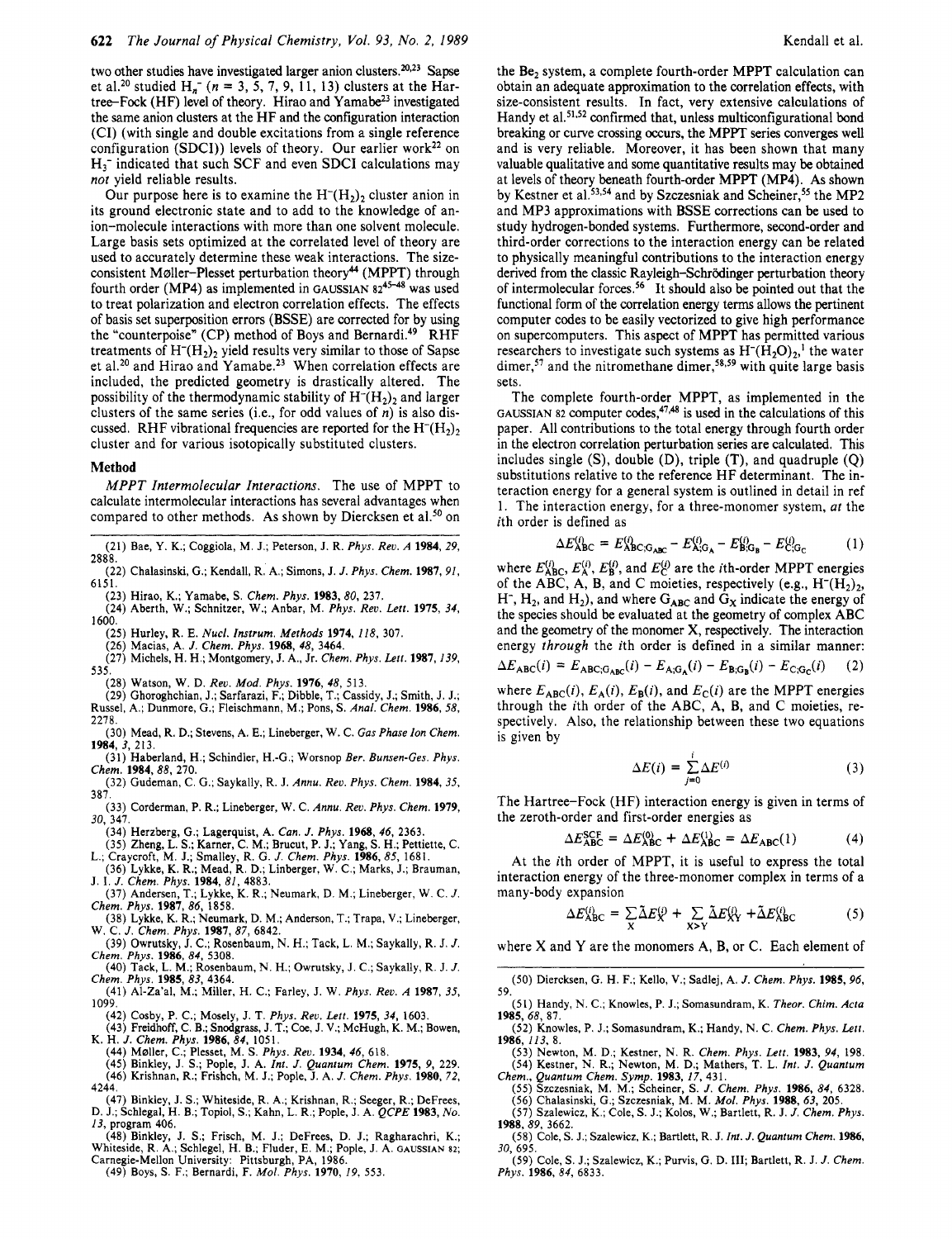eq 5 has a unique physical interpretation. The one-body term is related to the geometrical relaxation of the monomer **X** and is defined as

$$
\tilde{\Delta}E_{X}^{(i)} = E_{X,\mathbf{G}_{ABC}}^{(i)} - E_{X,\mathbf{G}_{X}}^{(i)}
$$
(6)

The two-body term is the pairwise interaction between two relaxed monomers and is defined as

$$
\tilde{\Delta}E_{XY}^{(i)} = E_{XY;G_{ABC}}^{(i)} - E_{X;G_{ABC}}^{(i)} - E_{Y;G_{ABC}}^{(i)}
$$
(7)

The three-body term is the nonpairwise additive interaction of the three relaxed monomers and is defined as

$$
\tilde{\Delta}E_{\rm ABC}^{(i)} = E_{\rm ABC;G_{\rm ABC}}^{(i)} - \sum_{X = A,B,C} E_{X;G_{\rm ABC}}^{(i)} - \tilde{\Delta}E_{AB}^{(i)} - \tilde{\Delta}E_{AC}^{(i)} - \tilde{\Delta}E_{BC}^{(i)}
$$
\n(8)

It is also useful to investigate the change in energy for the dissociation of the complex into its various fragments. For the It is also useful to investigate the change in energy for the<br>dissociation of the complex into its various fragments. For the<br>dissociation of  $ABC \rightarrow AB + C$ , the change in energy is defined as

$$
-\Delta E_{\text{ABC}\to\text{AB}+C}^{(i)} = \tilde{\Delta}E_{\text{AC}}^{(i)} + \tilde{\Delta}E_{\text{BC}}^{(i)} + \tilde{\Delta}E_{\text{ABC}}^{(i)} + \tilde{\Delta}E_{\text{AB}}^{(i)} + DE_{\text{AB}}^{(i)}
$$
\n(9)

where  $DE_{AB}^{(i)}$  is relaxation energy of the AB fragment due to the removal of the C monomer from the ABC complex:

$$
DE_{(AB)}^{(i)} = E_{AB;G_{ABC}}^{(i)} - E_{AB;G_{AB}}^{(i)}
$$
 (10)

The dissociation energy of a two-body system,  $AB \rightarrow A + B$ , is simply the additive inverse of the interaction energy of that system.

If the energies of ABC, A, B, and C are calculated with finite basis sets  $(\chi_A \cup \chi_B \cup \chi_C, \chi_A, \chi_B, \text{ and } \chi_C, \text{ respectively})$ , the use of eq 1 and 2 introduces BSSE. This basis set inconsistency can be corrected by using the counterpoise (CP) method of Boys and Bernardi<sup>49</sup> generalized for the interaction of many distortable molecules.<sup>1</sup> The generalized CP method requires that the interaction energy is calculated from eq **5** rather than from eq 1 in order to correct for the BSSE. Then, two-body and three-body interaction terms are calculated with energies of the appropriate moieties obtained with the *full* basis set of the complex (e.g.,  $\chi_A$  $\cup \chi_B \cup \chi_C$ ). Each one-body term is calculated with only the respective monomer basis set. The BSSE at the ith order of MPPT for monomer A is given by

$$
\delta_{\mathsf{A}}^{(i)} = E_{\mathsf{A};\mathsf{G}_{\mathsf{ABC}}}^{(i)}(\chi_{\mathsf{A}} \cup \chi_{\mathsf{B}} \cup \chi_{\mathsf{C}}) - E_{\mathsf{A};\mathsf{G}_{\mathsf{ABC}}}^{(i)}(\chi_{\mathsf{A}})
$$
(11)

The total BSSE effect is given by

$$
\delta^{(i)} = \sum_{\mathbf{X}} \delta^{(i)}_{\mathbf{X}} \tag{12}
$$

where X ranges over all "monomers" (e.g.,  $H^-$ ,  $H_2$ , and  $H_2$ ). This method has proven to be useful in our earlier anion complex studies on  $H^-(H_2O)_{1,2}$  and  $H^-(H_2).^{1,22}$ 

Basis Sets. The contracted Gaussian type orbital (GTO) basis sets used in this investigation are based on the Lie and Clementi<sup>60</sup> s basis set. To form the so-called "N basis" used in our work, this s set is augmented with one diffuse s-type and four p-type polarization functions. This basis was optimized by Adams<sup>61</sup> for the electron correlation energy of both the  $H_2$  molecule and  $H^$ anion to arrive at the final N basis. The so-called "N(3d) basis" set is formed by the addition of three higher polarization d basis functions to the N basis; the higher polarization functions were selected to reproduce the electric moments of  $H_2$  and long-range interaction coefficients of  $H_2-H_2$  and  $H_2-He^{2}$ . These two basis sets have been used previously to determine the intermolecular interactions of  $H<sup>-</sup>(H<sub>2</sub>)$  and gave reliable results with very little BSSE. The **N** and N(3d) basis sets are tabulated explicitly in Table **VI** of ref 22.

## **Results and Discussion**

Optimization *of* Geometry. The geometry of the lowest 'A' state of the  $H<sup>-</sup>(H<sub>2</sub>)<sub>2</sub>$  anion cluster was optimized at the SCF and



**Figure 1.** Geometrical parameters for the  $H<sup>-</sup>(H<sub>2</sub>)$ , anion.

MP2 levels of theory by using the analytic energy derivative algorithm implemented in the GAUSSIAN 82 suite of programs.<sup>47,48</sup> Although some distortions that break the  $C_{2v}$  symmetry were examined, none were found that led to lower energies. The parameters optimized in this work are  $R_m$ ,  $R_a$ , and  $\alpha$  (see Figure 1).  $R_m$  is the distance between the two hydrogens in each of the  $H_2$  molecules,  $R_a$  is the distance between each of the two  $H_2$ molecules and the H<sup>-</sup> anion, and  $\alpha$  is the angle made from one  $H_2$  molecule, through the H<sup>-</sup> anion, and to the other  $H_2$  molecule. The resultant optimal SCF and MP2 geometries were found to be very different.

At the SCF level of theory, the  $H^{-}(H_{2})_{2}$  complex is predicted to have a linear geometry (i.e.,  $\alpha = 180^{\circ}$ ). With the N basis,  $R_{\rm m}$ was found to be 0.7382 **A** and *R,* was found to be 3.1801 **A.** With the N(3d) basis, we obtained  $\tilde{R}_{\text{m}} = 0.7384$  Å and  $R_{\text{a}} = 3.1719$ **A.** These two SCF results are very similar to each other and are analogous to distances found by Chalasinski et al.<sup>22</sup> and Michels and Montgomery<sup>27</sup> in H<sup>-</sup>(H<sub>2</sub>). These results differ from the previous SCF studies of  $H<sup>-</sup>(H<sub>2</sub>)<sub>2</sub>$  by Sapse et al.,<sup>20</sup> who found  $R<sub>a</sub>$  $= 2.10$  Å with a constrained  $R_m = 0.74$  Å. Hirao and Yamabe<sup>23</sup> obtained  $R_a = 3.275 \text{ Å}$  with a constrained  $R_m = 0.739 \text{ Å}$ , which is closer to our prediction. The Sapse et al.<sup>20</sup> result can be explained by the fact that an inadequate basis set was used.<sup>22</sup> In our work, the SCF surface was probed at many bent configurations. The surface was found to be extremely flat for  $\alpha$  between  $70^{\circ}$  and 180°, where differences in energy are on the order of  $10^{-3}$ kcal/mol!

A complete optimization of the three geometrical parameters at the MP2 level was done for the N basis. The optimized geometry at the MP2 level of theory was found to be  $R_m = 0.7441$  $\AA$ ,  $R_a = 2.6806 \text{ Å}$ , and  $\alpha = 62.2^{\circ}$ . Optimization for the much larger N(3d) basis set is prohibitively expensive and therefore was not performed. However, it is known from our  $H<sup>-</sup>(H<sub>2</sub>)$  work that the smaller N basis set can give reliable geometries.<sup>22</sup> The use of symmetry, however, allows us to optimize the linear complex at the MP2 level of theory with the  $N(3d)$  basis. The difference between the optimal linear geometry and the optimal V-shaped geometry for the N basis was used to scale the optimal linear geometry of the  $N(3d)$  basis to obtain an arbitrary V-shaped geometry for the  $N(3d)$  basis. The resultant geometrical parameters for the N(3d) basis were  $R_m = 0.7458 \text{ Å}, R_a = 2.63 \text{ Å},$ and  $\alpha = 62^{\circ}$ .

The optimal MP2 geometry is drastically different from the SCF geometry. The  $R_a$  distance shortens from 3.1801 Å (SCF) to 2.6806 **A** (MP2). This is partially due to the fact that, at the HF level of theory, the **H-** moiety is not bound. Only the optimal MP2  $R_m$  distance (0.7441 Å) is similar to the optimal SCF result (0.7382 A). Moreover, both these results are close to the internuclear distance for the isolated  $H_2$  molecule (0.7354 Å, MP2 result for the N basis). Hence, the  $H_2$  geometry is only moderately relaxed upon formation of the anion complex and inclusion of the correlation effects.

It is important to note that the potential energy surface is quite flat in the  $\alpha$  degree of freedom. Thus, we feel that at most two digits of the optimized geometrical parameters should be considered as significant. Moreover, the difference in energy between

<sup>(60)</sup> Lie, G. C.; Clementi, E. *J. Chem. Phys.* **1974, 60, 1275.**  (61) **Adams,** N., unpublished results.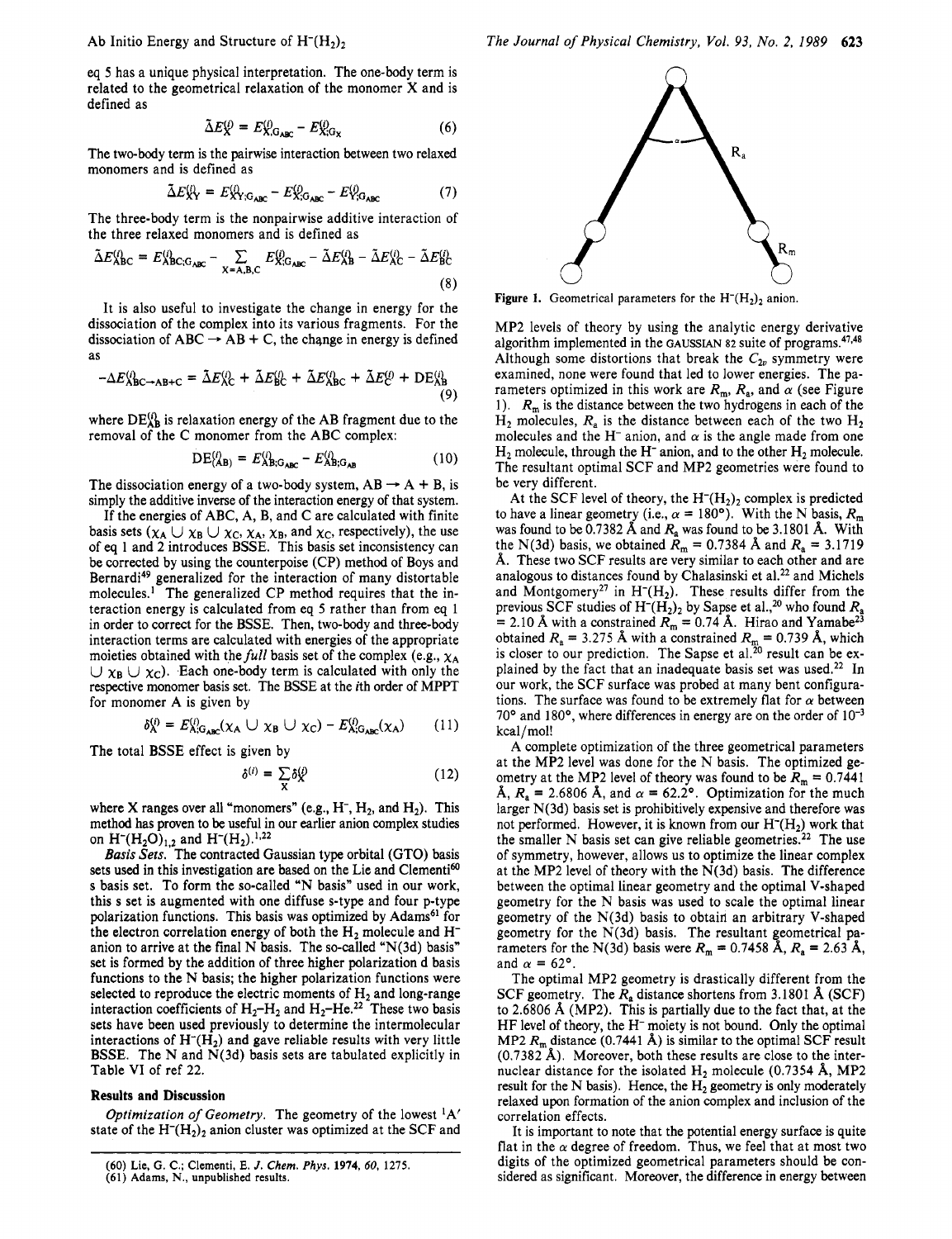**TABLE I: Interaction Energy and BSSE at the Equilibrium SCF Geometry"** 

| basis | $\Delta E(1)$ | $o_{\text{H}_2}$ | 0н-     |  |
|-------|---------------|------------------|---------|--|
|       | $-1.757$      | $-1.7(-5)$       | $-0.03$ |  |
| N(3d) | $-1.759$      | $-5.1(-4)$       | $-0.06$ |  |

*<sup>a</sup>*Energies are in kilocalories per mole, and the interaction energies are the BSSE corrected energies.

**TABLE 11: Correlated Interaction Energy and BSSE at the Equilibrium MP2 Geometry"** 

| N basis           |                  |            |          | $N(3d)$ basis <sup>b</sup> |                          |          |  |
|-------------------|------------------|------------|----------|----------------------------|--------------------------|----------|--|
| (i)               | $\Delta E^{(i)}$ | δĤ,        | 碑        | $\Delta E^{(i)}$           | $\delta_{\rm H_2}^{(i)}$ | 砕        |  |
| <b>SCF</b>        | $-1.348$         | $-3.5(-5)$ | $-0.022$ | $-1.234$                   | $-0.001$                 | $-0.029$ |  |
| 2                 | $-1.136$         | $-0.004$   | $-0.242$ | $-1.559$                   | $-0.011$                 | $-0.120$ |  |
| 3                 | $-0.045$         | $+0.001$   | $+0.176$ | $-0.046$                   | $+0.004$                 | $+0.145$ |  |
| 4DO <sup>c</sup>  | $+0.222$         | $-2.2(-4)$ | $+0.034$ | $+0.267$                   | $+2.5(-4)$               | $-0.022$ |  |
| 4SDO <sup>d</sup> | $+0.246$         | $-1.5(-4)$ | $+0.037$ | $+0.295$                   | $+2.2(-4)$               | $-0.021$ |  |
| 4                 | $+0.089$         | $-1.5(-4)$ | $+0.037$ | $+0.089$                   | $+2.2(-4)$               | $-0.021$ |  |
| sum               | $-2.440$         | $-0.003$   | $-0.052$ | $-2.750$                   | $-0.009$                 | $-0.025$ |  |

Energies arc in kilocalories per mole, and the interaction energies are the BSSE c rrected energies.  $\frac{b}{b}$ This geometry for the N(3d) basis set is not fully optimized. See text for details. CFourth-order MPPT with double and quadruple excitations only. d Fourth-order MPPT with single, double, and quadruple excitations only (i.e., no triples).

the MP2 optimized linear and V-shaped complexes is only 0.24 kcal/mol or about 10% of the total binding energy. Such a flat bending potential was also observed for the analogous distortional mode of  $H^-(H_2O)_2$ .<sup>1</sup> Also, large differences between the SCF and MP2 optimal  $R_a$  bond distances were observed for the H<sup>-</sup>(H<sub>2</sub>)<sup>22,27</sup> and  $H<sup>-</sup>(H<sub>2</sub>O)<sup>1</sup>$  anion complexes. Moreover, these previous studies show that the MP2 optimal geometries are very close to the MP4 optimal geometries. Therefore, we have chosen to calculate the MP4 intermolecular interactions at the MP2 geometries in order to avoid the prohibitive cost of a pointwise geometrical optimization at the MP4 level of theory.

As mentioned above, the change in geometry from the RHF level to the MP2 level is quite substantial (N basis set result). There was concern that this change in geometry was a basis set effect and not a physical one, since the difference in energy between the optimal linear geometry and the optimal V-shaped geometry (-0.24 kcal/mol) is roughly the same as the MP2 BSSE correction at the V-shaped geometry  $(-0.25 \text{ kcal/mol})$ . However, the BSSE in the linear complex  $(-0.20 \text{ kcal/mol})$  is similar to the V-shaped result. Thus, we conclude that the change in geometry due to the treatment of the correlation effects is truly a physical effect and not a basis set effect.

*Interaction Energy between H- and Two H2 Molecules.* The components of the interaction energy,  $\Delta E^{(i)}$ , the total interaction energy,  $\Delta E(4)$ , and the associated BSSE effects, as per eq 11 and 12, are given in Tables I and 11, for the SCF and MP4 results, respectively. Both basis sets yield interaction energies within a few tenths of a kcal/mol of one another. The total interaction energy amounts to  $-2.44$  kcal/mol for the N basis and  $-2.75$ kcal/mol for the N(3d) basis. Each basis set yields very small BSSE's, with the largest error at  $-0.05$  kcal/mol.

The values of the one-, two-, and three-body interaction terms and the dissociation energy for the linear and V-shaped  $H<sup>-</sup>(H<sub>2</sub>)<sub>2</sub>$ complexes calculated with the N basis are given in Table 111. The same quantities for the V-shaped  $H<sup>-</sup>(H<sub>2</sub>)<sub>2</sub>$  complex calculated with the N(3d) basis are also given in this table. One important fact to notice from Table **111** is that the sum of the MP4 one- and two-body terms for the linear complex  $(-2.15 \text{ kcal/mol})$  is more attractive than for the V-shaped complex  $(-2.04 \text{ kcal/mol})$  and would predict a linear geometry. On the other hand, the threebody interaction goes from -0.04 kcal/mol at the linear geometry to -0.40 kcal/mol for the V-shaped geometry. Thus, the bent configuration is more stable largely because of the three-body interaction. This three-body interaction is dominated by the SCF contribution and originates from the first-order exchange and second-order induction factors. One might ask why the complex

**TABLE III: Many-Body Terms and Dissociation Energy"** 

|                         |                  |                                                    |                                                    | <b>TADLE III.</b> IVIANY-DOUY TEHIS AND DISSOCIATION ENERY |                                                                              |
|-------------------------|------------------|----------------------------------------------------|----------------------------------------------------|------------------------------------------------------------|------------------------------------------------------------------------------|
| (i)                     | one-body<br>ÃЕŲ, | two-body<br>$\tilde{\Delta} E_{\rm H^*,H_2}^{(i)}$ | two-body<br>$\tilde{\Delta} E_{\rm H_2,H_2}^{(i)}$ | three-body<br>$\tilde{\Delta} E_{\rm H,H_{2},H_{2}}^{(i)}$ | dissociation                                                                 |
|                         |                  |                                                    |                                                    |                                                            | $\tilde{\Delta} E_{\rm H_5\rightarrow H\bar{}}^{(i)} \rightarrow H\bar{H}_2$ |
|                         |                  |                                                    | N Basis Bent Geometry                              |                                                            |                                                                              |
| <b>SCF</b>              | 0.0476           | $-0.6680$                                          | 0.2567                                             | $-0.3635$                                                  | 0.6066                                                                       |
| 2                       | $-0.0148$        | $-0.4643$                                          | $-0.1766$                                          | $-0.0015$                                                  | 0.7617                                                                       |
| $\overline{\mathbf{3}}$ | $-0.0201$        | 0.0149                                             | $-0.0283$                                          | $-0.0064$                                                  | 0.0356                                                                       |
| 4DO <sup>b</sup>        | $-0.0112$        | 0.1303                                             | 0.0051                                             | $-0.0215$                                                  | $-0.1204$                                                                    |
| 4SDQ <sup>c</sup>       | $-0.0128$        | 0.1476                                             | 0.0074                                             | $-0.0309$                                                  | $-0.1307$                                                                    |
| 4                       | $-0.0128$        | 0.0710                                             | $-0.0035$                                          | $-0.0240$                                                  | $-0.0403$                                                                    |
| sum                     | $-0.0002$        | $-1.046$                                           | 0.0481                                             | $-0.3954$                                                  | 1.3636                                                                       |
|                         |                  |                                                    | N Basis Linear Geometry                            |                                                            |                                                                              |
| <b>SCF</b>              | 0.0372           | $-0.7876$                                          | 0.0037                                             | $-0.0396$                                                  | 0.7913                                                                       |
| 2                       | $-0.0127$        | $-0.3681$                                          | $-0.0034$                                          | 0.0164                                                     | 0.3626                                                                       |
| 3                       | $-0.0173$        | 0.0201                                             | $-0.0006$                                          | $-0.0113$                                                  | 0.0094                                                                       |
| 4DO <sup>b</sup>        | $-0.0097$        | 0.1107                                             | $8(-5)$                                            | $-0.0117$                                                  | $-0.0883$                                                                    |
| 4SDQ <sup>c</sup>       | $-0.0110$        | 0.1266                                             | 0.0001                                             | $-0.0139$                                                  | $-0.1006$                                                                    |
| 4                       | $-0.0110$        | 0.0623                                             | $-0.0001$                                          | $-0.0102$                                                  | $-0.0403$                                                                    |
| sum                     | $-0.0039$        | $-1.0732$                                          | $-0.0003$                                          | $-0.0447$                                                  | 1.1230                                                                       |
|                         |                  |                                                    | N(3d) Basis Bent Geometry                          |                                                            |                                                                              |
| SCF                     | 0.0606           | $-0.6192$                                          | 0.3077                                             | $-0.4246$                                                  | 0.5430                                                                       |
| 2                       | $-0.0254$        | $-0.6455$                                          | $-0.2286$                                          | 0.0110                                                     | 1.0058                                                                       |
| 3                       | $-0.0206$        | 0.0203                                             | $-0.0354$                                          | $-0.0100$                                                  | 0.0408                                                                       |
| 4DQ <sup>b</sup>        | $-0.0119$        | 0.1550                                             | 0.0069                                             | $-0.0258$                                                  | $-0.1416$                                                                    |
| 4SDQ <sup>c</sup>       | $-0.0134$        | 0.1740                                             | 0.0106                                             | $-0.0364$                                                  | $-0.1539$                                                                    |
| 4                       | $-0.0134$        | 0.0756                                             | $-0.0054$                                          | $-0.0298$                                                  | $-0.0342$                                                                    |
| sum                     | 0.0011           | $-1.1687$                                          | 0.0383                                             | $-0.4534$                                                  | 1.5554                                                                       |
|                         |                  |                                                    |                                                    |                                                            |                                                                              |

<sup>a</sup> Energies in kilocalories per mole.  $\circ$  Fourth-order MPPT with double and quadruple excitations only. Fourth-order MPPT with single, double, and quadruple excitations only (i.e., no triples).

is not also bent at the RHF level of theory if the three-body interaction is dominated by the SCF contribution. The answer is that the sum of the SCF one- and two-body terms is 0.51 kcal/mol higher for the bent geometry than for the linear geometry. Only the correlation effects suppress this difference by affecting for instance the  $H_2-H_2$  repulsion and allowing the three-body contribution to favor the bent configuration.

The energy change for the reaction  $H^-(H_2)_2 \rightarrow H^-(H_2) + H_2$ Ine energy change for the reaction  $H^-(H_2)_2 \rightarrow H^-(H_2) + H_2$ <br>is 1.36 kcal/mol for the N basis and 1.56 kcal/mol for the N(3d)<br>basis. The next sequential loss of H<sub>2</sub> (e.g., H<sup>-</sup>(H<sub>2</sub>)  $\rightarrow$  H<sup>-</sup> + H<sub>2</sub>) requires 1.07 kcal/mol for the N basis and 1.19 kcal/mol for the  $N(3d)$  basis.<sup>62</sup> This result is contrary to those obtained for  $H<sup>-</sup>(H<sub>2</sub>O)<sub>2</sub>$ ,<sup>1</sup> where loss of the first solvent molecule required less energy than loss of the second  $H_2O$ . This trend in  $H^-(H_2)_2$  can be understood by comparing the two-body and three-body interactions of these two cases. In the  $H<sup>-</sup>(H<sub>2</sub>)<sub>2</sub>$  complex, the three-body term is quite large and represents 28.9% of the first solvation energy. At the same time, the  $H_2-H_2$  repulsive interaction represents only 0.4%. In the water case the three-body term has a much smaller contribution (3.6%), and the water-water interaction has a strong repulsive effect  $(8.6\%)$ . The N(3d) basis gives similar results, with the three-body term yielding 16.5% of the total interaction energy. The complicated interplay of the two-body and the three-body interaction terms is responsible for the V-shaped geometry and the counterintuitive sequential solvation energies of the  $H<sup>-</sup>(H<sub>2</sub>)<sub>2</sub>$  complex.

Finally, the results presented in Table **111** clearly illustrate that the use of a correlated theoretical treatment is essential to obtain reliable interaction energies for such weakly bound species.

*Comparison with Previous Results.* Two previous studies of the  $H<sup>-</sup>(H<sub>2</sub>)<sub>2</sub>$  anion cluster were performed by Sapse et al.<sup>20</sup> and Hirao and Yamabe.<sup>23</sup> Sapse et al.<sup>20</sup> used a very small basis set: four Gaussian orbitals per hydrogenic s-type orbital. Hirao and Yamabe<sup>23</sup> used a better, but still relatively small, basis set: a 4-31G basis with two diffuse s-type and one polarization p-type orbitals added.<sup>23,63</sup>

 $(62)$  The  $H^{-}(H_{2})$  interaction energies used here are not those from our previous work but interaction energies from the fully optimized complex (e.g., *R,* is not fixed at **0.739 A);** see ref 22.